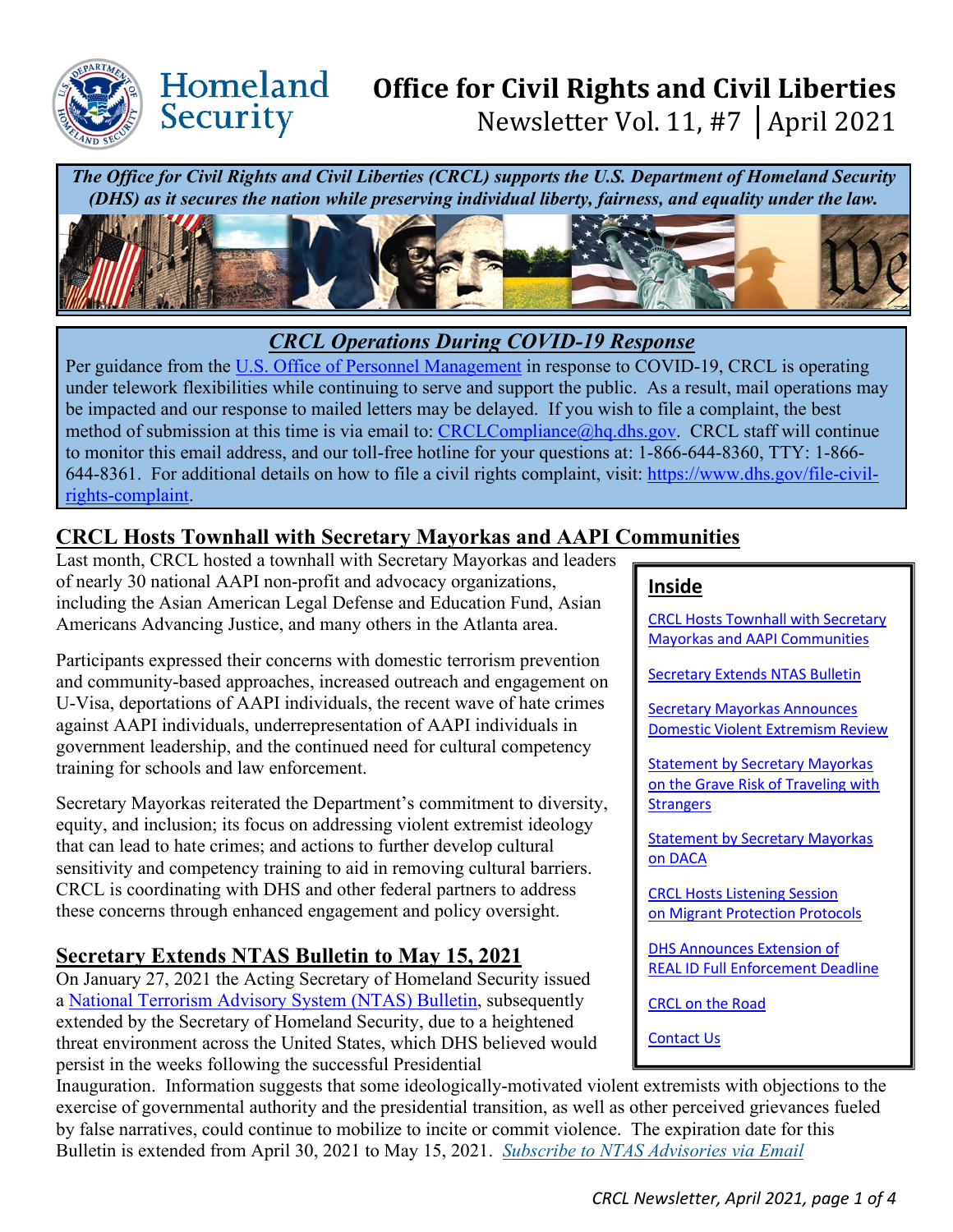## <span id="page-1-0"></span>**Secretary Mayorkas Announces Domestic Violent Extremism Review at DHS**

Secretary of Homeland Security Alejandro N. Mayorkas [announced](http://dhs.gov/publication/message-secretary-mayorkas-preventing-domestic-violent-extremism-within-dhs) an internal review to address the threat of domestic violent extremism within the Department. Secretary Mayorkas has made identifying, addressing, and preventing domestic violent extremism across our country a top priority.

"Domestic violent extremism poses the most lethal and persistent terrorism-related threat to our country today," said Secretary Mayorkas. "As we work to safeguard our Nation, we must be vigilant in our efforts to identify and combat domestic violent extremism within both the broader community and our own organization.Hateful acts and violent extremism will not be tolerated within our Department."

At the direction of the Secretary, a cross-Departmental working group comprised of senior officials will immediately begin a comprehensive review of how to best prevent, detect, and respond to threats related to domestic violent extremism within DHS. This internal team, which will be led by the Department's Chief Security Officer, will produce a report with recommendations for the Secretary on how best to identify and respond to threats related to domestic violent extremism, including those based on racially- or ethnicallymotivated violent extremism.

The Department's internal review is the latest action it is taking to comprehensively combat domestic violent extremism. Since January 20, 2021, DHS has increased the development, production, and sharing of intelligence and other information central to countering domestic violent extremism across the United States, consistent with privacy, civil rights and civil liberties, and First Amendment rights. On January 27, 2021, DHS issued a [NTAS Bulletin](https://www.dhs.gov/ntas/advisory/national-terrorism-advisory-system-bulletin-january-27-2021) due to the heightened threat environment. It was the first NTAS issued in more than a year.

Further, in February, Secretary Mayorkas [designated combating domestic violent extremism a 'National Priority](https://www.dhs.gov/news/2021/02/25/dhs-announces-funding-opportunity-187-billion-preparedness-grants)  Area' [for the first time](https://www.dhs.gov/news/2021/02/25/dhs-announces-funding-opportunity-187-billion-preparedness-grants) in FEMA grant programs. As a result, state, local, tribal, and territorial governments are required to spend at least 7.5 percent, or a minimum of \$77 million, of their DHS grant awards combating this threat. The Department is also increasing training opportunities for law enforcement partners, including through threat assessment and management programs related to domestic violent extremism.

More than 240,000 dedicated DHS employees carry out the Department's mission to safeguard the American people, our homeland, and our values. Today's announcement is an important next step toward ensuring that violent extremism does not compromise our ability to keep our communities safe and secure.

## <span id="page-1-1"></span>**Statement by Secretary Mayorkas on the Risk of Children Traveling with Smugglers**

"The inhumane way smugglers abuse children while profiting off parents' desperation is criminal and morally reprehensible. Just this month, a young girl died by drowning, a six-month-old was thrown into the river, and two young children were dropped from a wall and left in the desert alone. There can be no doubt that children are exceptionally vulnerable when placed in the hands of smugglers. There is grave risk they will be exploited and harmed. I applaud our heroic Border Patrol agents who have saved lives this week and every week, while putting their own lives at risk for the greater good of the country."

*(March 31, 2021)*

## <span id="page-1-2"></span>**Statement by Secretary Mayorkas on DACA**

Secretary of Homeland Security Alejandro N. Mayorkas released the following statement announcing that DHS will issue a notice of proposed rulemaking to preserve and fortify DACA:

"We are taking action to preserve and fortify DACA. This is in keeping with the President's memorandum. It is an important step, but only the passage of legislation can give full protection and a path to citizenship to the Dreamers who know the U.S. as their home."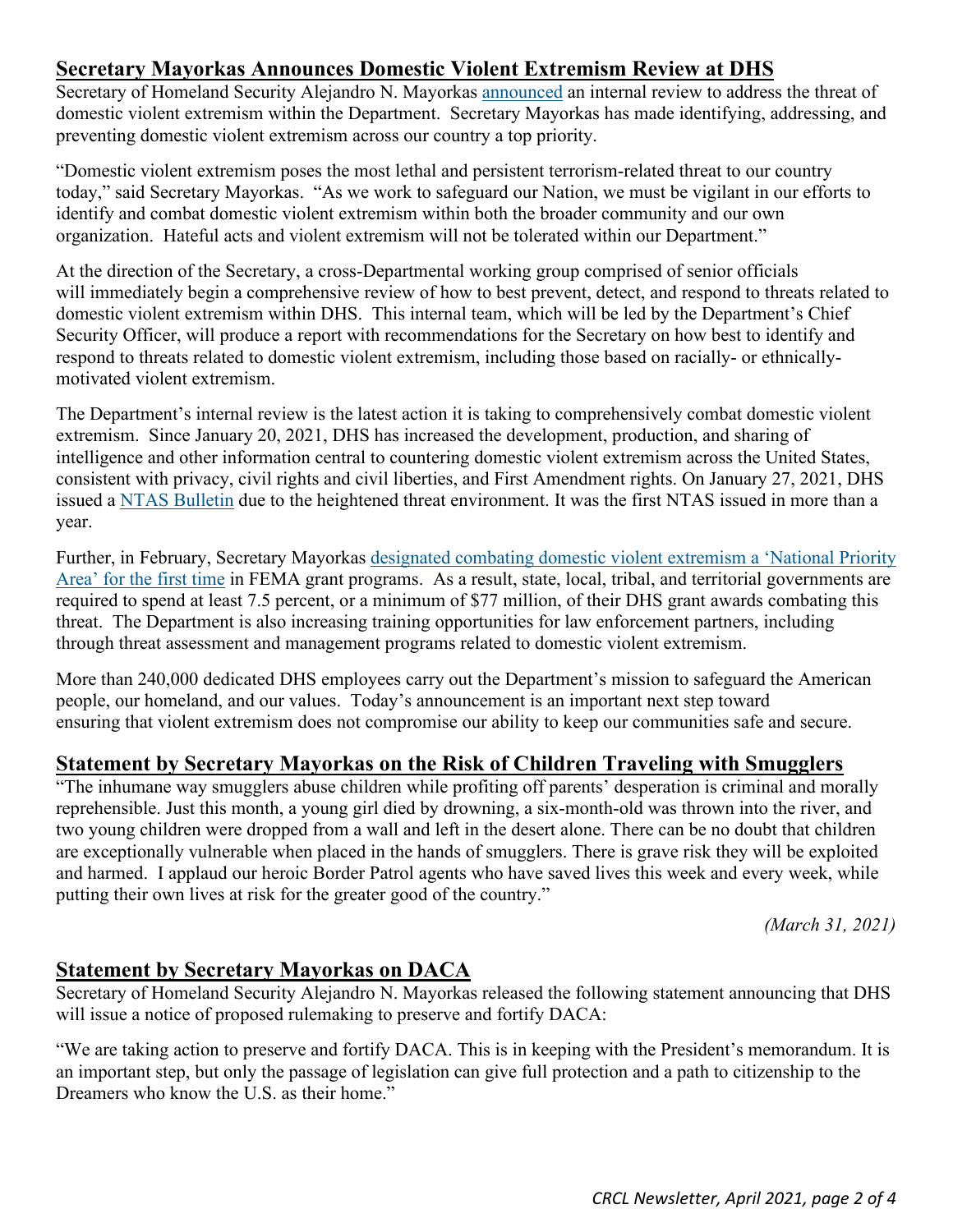# *Statement by Secretary Mayorkas on the April 2nd Attack on the Capitol*

"My thoughts and prayers go out to the family, friends, and colleagues of the U.S. Capitol Police Officer who lost his life today protecting the very symbol of our democracy. There is still much to be determined about this attack and DHS offers its full support to Capitol Police and DC Mayor Bowser."

## <span id="page-2-0"></span>**CRCL Hosts Stakeholder Listening Session on Migrant Protection Protocols**

As part of their enhanced engagement efforts, CRCL recently launched a series of listening sessions to hear from communities along the southern border. The first session, held late last month, focused on the phase out of the [Migrant Protection Protocols \(MPP\) program,](https://www.dhs.gov/migrant-protection-protocols) which was suspended on January 21, 2021. Under the new policy changes, asylum-seekers formerly in the MPP program will now be processed by U.S. Customs and Border Protection (CBP) under health and welfare provisions outlined in Title 42 authorities.

CRCL Officer Katherine Culliton-González gave opening remarks, followed by DHS Deputy Assistant Secretary for Immigration Policy Adam Hunter who provided information on MPP and changes in immigration policy, and additional updates from the CBP Office of Field Operations. Participants then engaged in open discussion centered on parole procedures for individuals at the San Ysidro, Brownsville, and El Paso, Texas ports of entry, security concerns for individuals while they're in Mexico, access to counsel, and identification of vulnerable populations. CRCL staff, along with CBP officials were on hand to address potential civil and human rights concerns and other questions raised.

## <span id="page-2-1"></span>**DHS Announces Extension of REAL ID Full Enforcement Deadline**

On April 27, 2021 Secretary of Homeland Security Alejandro N. Mayorkas announced that DHS is extending the REAL ID full enforcement date by 19 months, from October 1, 2021 to May 3, 2023, due to circumstances resulting from the ongoing COVID-19 pandemic. The pandemic has significantly impacted states' ability to issue REAL ID-compliant driver's licenses and identification cards, with many driver's licensing agencies still operating at limited capacity. DHS will publish an interim final rule in the coming days to effectuate this enforcement date change.



"Protecting the health, safety, and security of our communities is our top priority," said Secretary Mayorkas. "As our country continues to recover from the COVID-19 pandemic, extending the REAL ID full enforcement deadline will give states needed time to reopen their driver's licensing operations and ensure their residents can obtain a REAL ID-compliant license or identification card."

Beginning May 3, 2023, every air traveler 18 years of age and older will need a REAL ID-compliant driver's license or identification card, state-issued enhanced driver's license, or another TSA-acceptable form of identification at airport security checkpoints for domestic air travel.

All 50 U.S. states, the District of Columbia, and four of five U.S. territories covered by the REAL ID Act and related regulations are now compliant with REAL ID security standards and are issuing REAL ID-compliant driver's licenses and identification cards. However, many state licensing agencies have extended the deadline for renewing expiring licenses due to a widespread shift to appointment-only scheduling protocols during the pandemic that has significantly limited states' capacity to issue REAL ID-compliant driver's licenses and identification cards. As a result, only 43 percent of all state-issued driver's licenses and identification cards are currently REAL ID-compliant. DHS and various states also need time to implement requirements mandated by the REAL ID Modernization Act, including changes that will streamline processing by allowing the electronic submission of certain documents.

DHS continues to work closely with all U.S. states, the District of Columbia, and U.S. territories to implement REAL ID Act requirements. For more information on REAL ID, visit [www.dhs.gov/real-id.](http://www.dhs.gov/real-id)